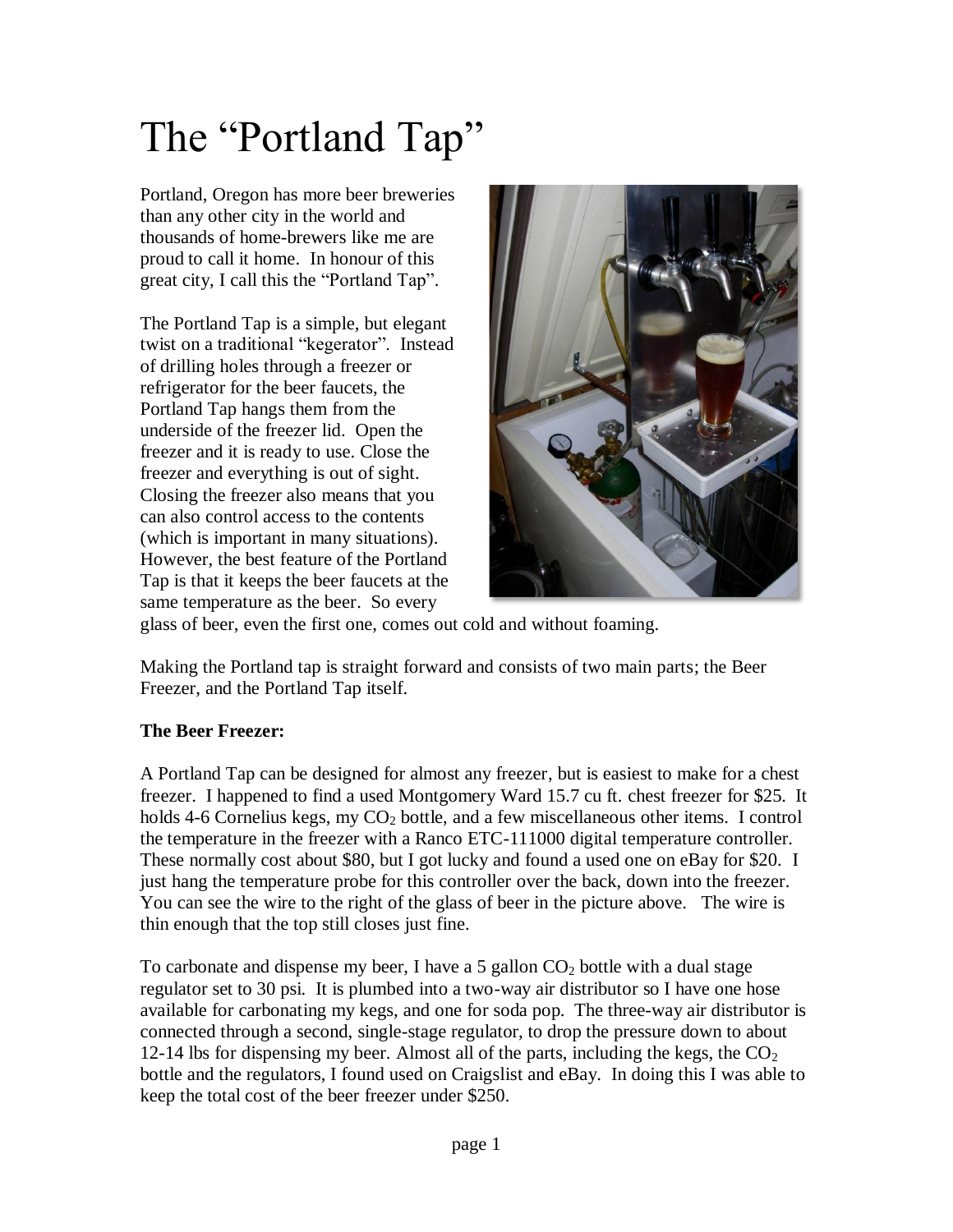

## **The Portland Tap:**

The following steps detail how to build the Portland Tap. Keep in mind that if you have a different number of beer faucets or a different size freezer, you will need to modify the dimensions. Also, before you start, look around your garage and see what materials you have available. It makes no sense to go out and buy something if you can use what you already have. That is what I did and it kept the cost of the Portland Tap to about \$25, excluding the beer faucets and shanks. I splurged on them and bought Ventmatic forward-sealing faucets with  $4\frac{1}{4}$ " stainless steel shanks. I love them, but they set me back about \$140.

Step-by-Step Instructions:

1. Make the Drip Tray:

Rather than spend a lot of money on a stainless steel drip tray, I bought a small plastic tray for a couple of dollars, added a drain, and made an aluminum grate that fits inside the tray. The following steps describe these modifications.

a. Start by modifying a brass hex pipe fitting for the drip tray drain. Grind the fitting until the top "hex" portion is about 1/16", as shown below. Then use a file to add some groves. The low height of the fitting and the groves will allow any beer spills to be drained into a hose, and down into a waste bottle.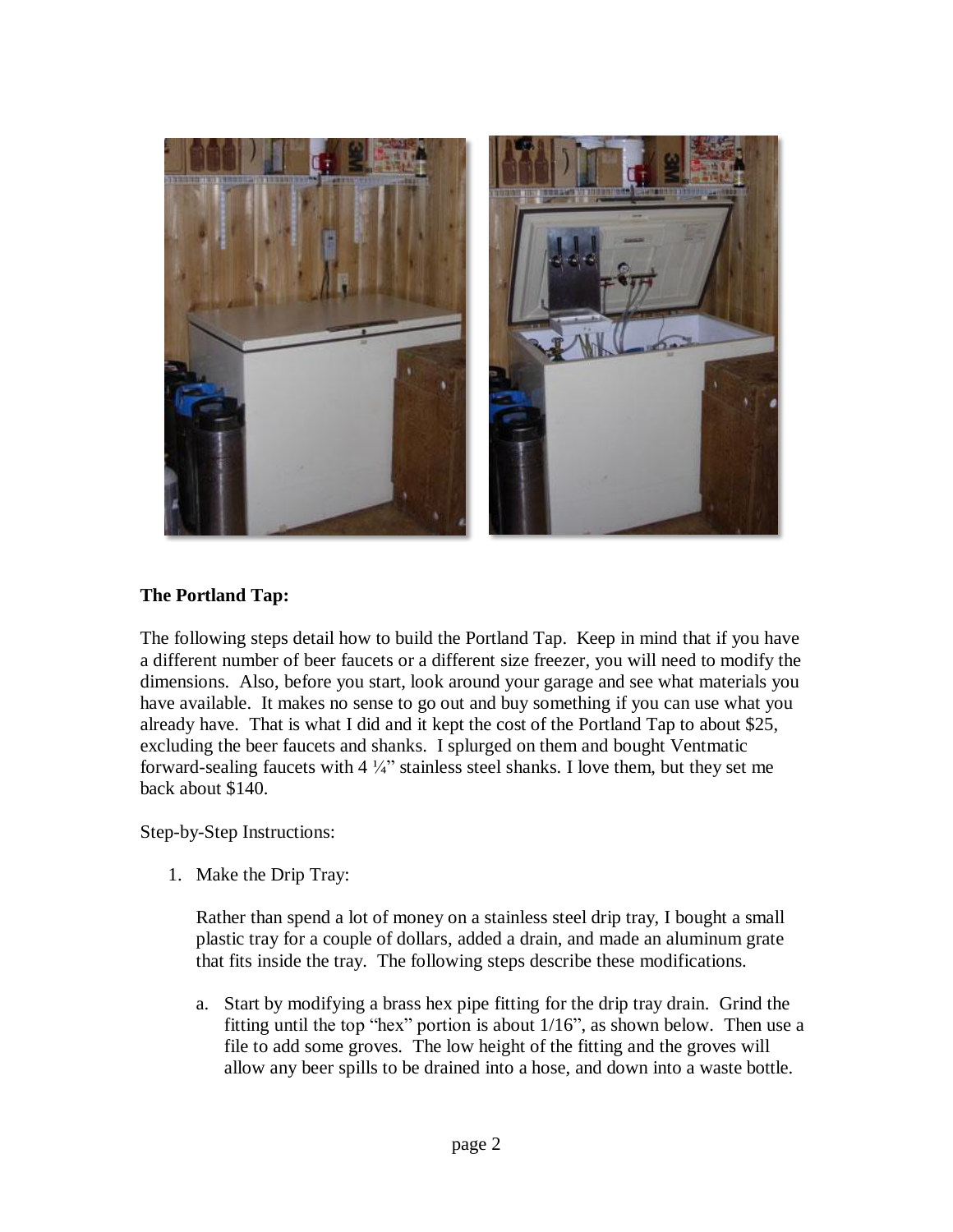

b. Here is the modified hex fitting, along with the brass hose barb adapter that it screws into.



- c. Drill the drain hole in the bottom of your plastic drip tray just large enough for the hex fitting. Slip the hex fitting through the hole and screw it tightly into the hose barb adapter. This should pull the hex fitting snug against the bottom. My plastic tray has a rubberized coating on the bottom, so I did not bother with a gasket. However, if may be a good idea to add a thin rubber washer between the hex fitting and the bottom.
- d. Next make a grate for the drip tray. I cut a piece of aluminum to fit inside the plastic tray, and drilled a series of holes in it, spaced about 1" apart. I fastened this to a "non-mortise hinge" I had handy. (I used a hinge so I could clean under the grate). Whatever hinge you use, look for one that is very tight, so the tray does not flop open every time the lid is closed. The picture below shows how it all fits together, along with the two bolts that I used as "legs".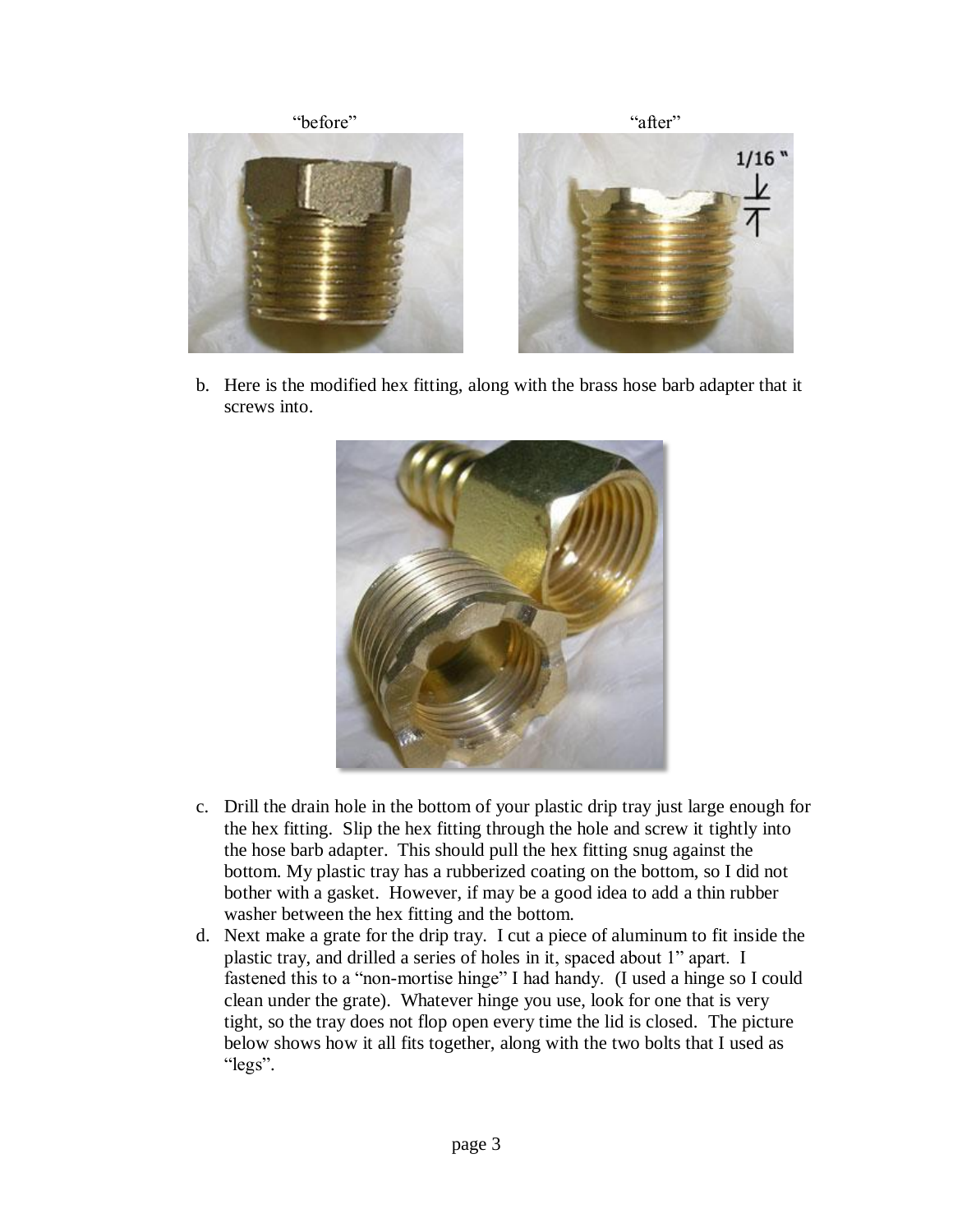

- e. The last step in making the drip tray is to drill three mounting holes in the plastic tray along the back, and whatever holes you need on the front of the tray to attach the hinge. Then using short bolts, fasten the hinged grate to the drip tray.
- 2. Make the Backsplash:
	- a. Measure your freezer, and decide how many faucets you want. This will determine how large your backsplash will be. Whatever size you choose, be sure that it is not too large to fit, once the lid is closed! I wanted to have three faucets, and decided to make my backsplash 10" wide x 18" tall.
	- b. I cut the backsplash out of a piece of thin aluminum sheet I had left over from another project. It is approximately 1/16" thick.
	- c. The first thing I did was to polish the aluminum. Use a high quality metal polish and lots of elbow grease. It is amazing how good it looks once you're done!

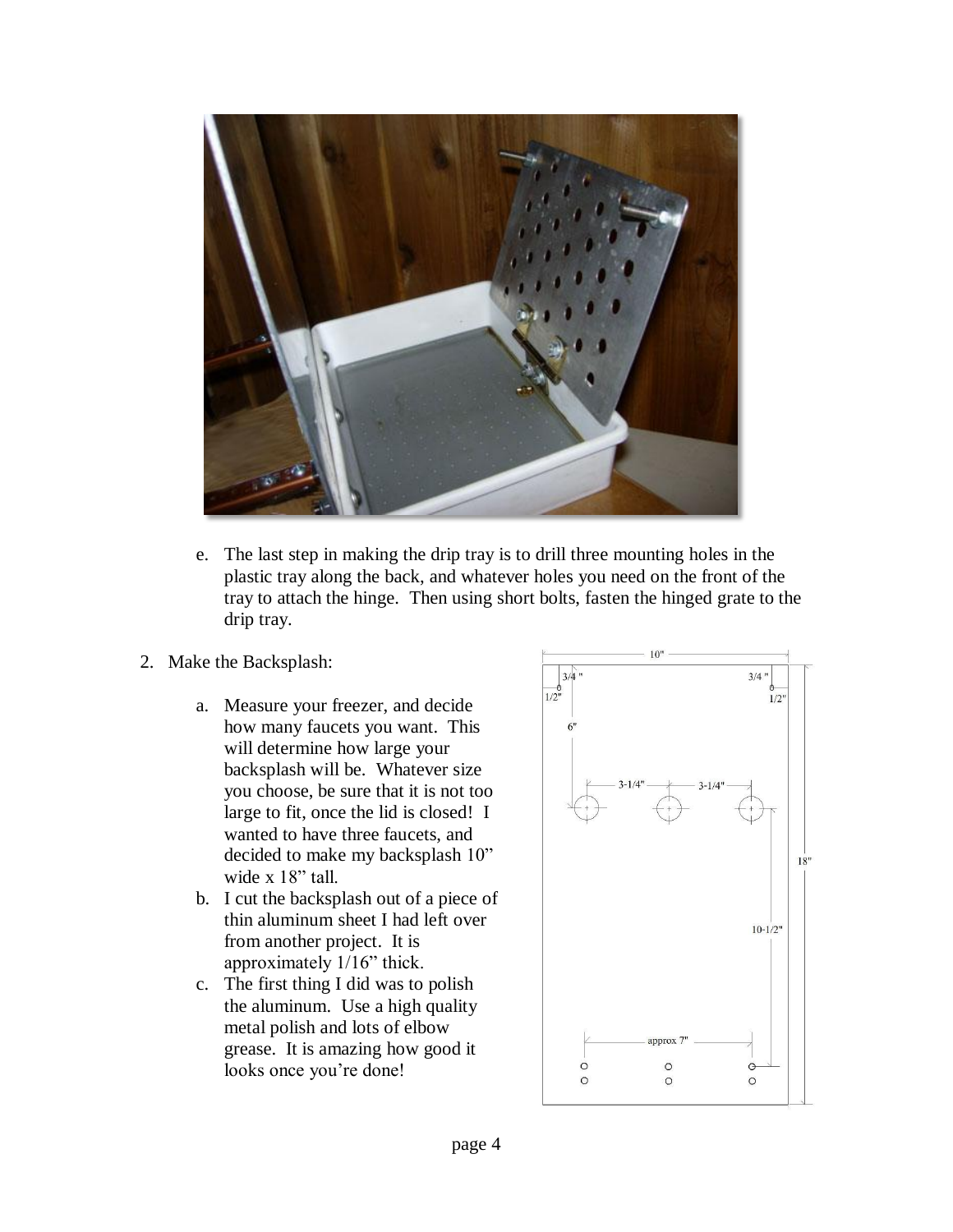- d. Mark and drill the three mounting holes for the drip tray. Then drill three more holes below them for the bolts and washers that act as spacers to keep the drip tray perpendicular to the backsplash. (See step 5a for more details).
- e. Next drill two holes at the top for fastening the backsplash to the lid. I used a file to elongate the top mounting holes somewhat, because the bolt goes through them at an angle.
- f. Finally, determine where you want your faucets to go and drill the holes for them. Double check that your faucet shanks will not hit the plastic liner before you cut the holes. I chose to mount the faucets about 10" above my drip tray, and I used a hole-saw to cut the holes.
- 3. Prepare the freezer:
	- a. A latch or locking hinge is necessary to support the extra weight of the faucets hanging on the freezer lid. Otherwise, the lid will not stay open while you try to pour your beer! I built a small spring-latch that is mounted to the shelves above my freezer. It works extremely well. Alternatively, you could install a "toy box lid support" or a locking hinge, both available at woodworking stores. This is a close-up of the latch I built:



b. Open the freezer and use your latch or locking hinge to hold it open. Holding the backsplash, use a felt pen to mark the plastic liner where the upper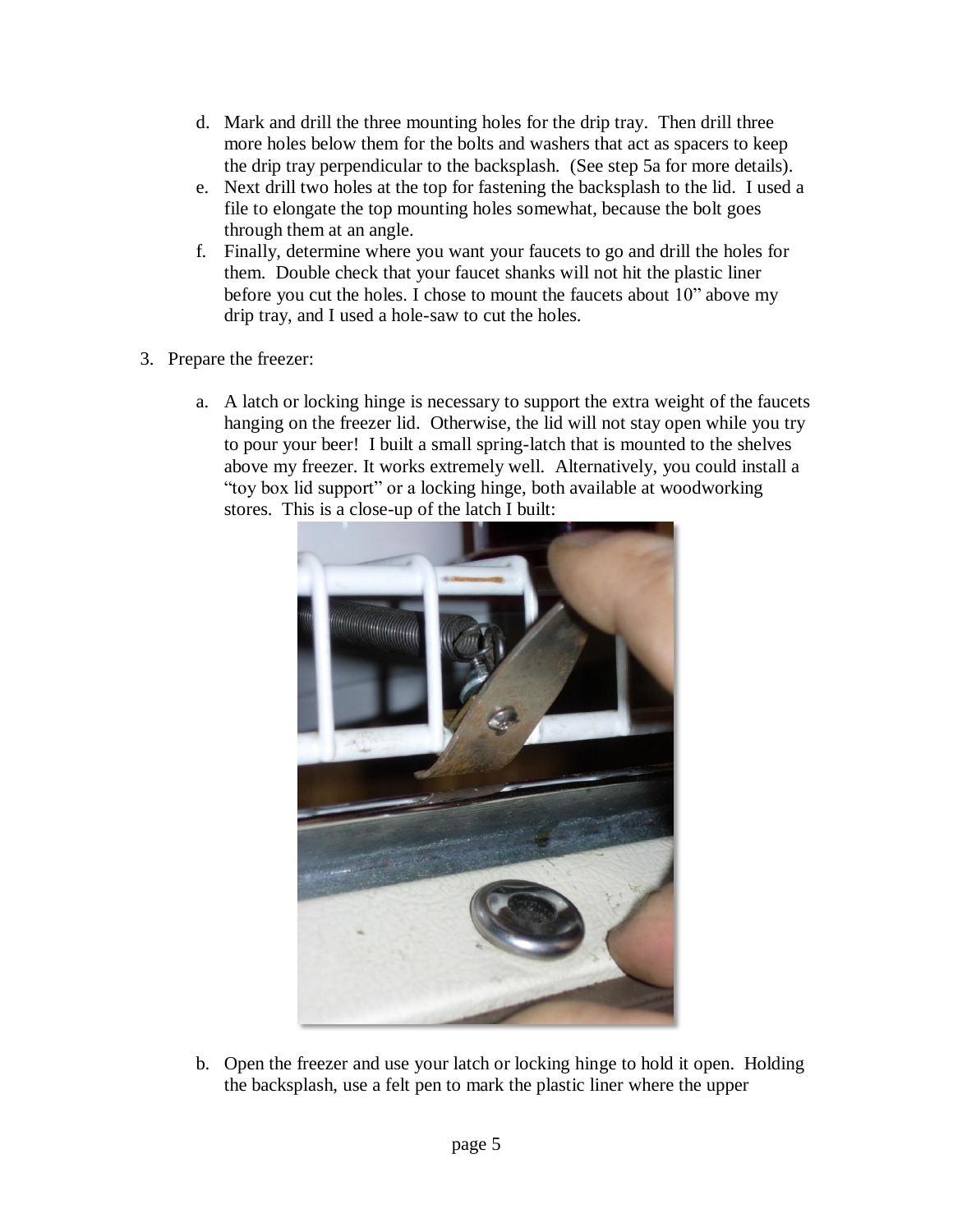mounting holes go. (The backsplash will be attached to the plastic liner using hollow wall anchors, otherwise known as "Molly Bolts").

- c. Drill the upper two mounting holes. These should go ONLY through the plastic liner. Make them just large enough for the hollow wall anchors.
- d. Install the hollow wall anchors into the freezer lid and carefully tighten them until they are snug.
- 4. Construct the support pieces
	- a. Temporarily mount the backsplash panel to the inner lid. Leave the hollow wall anchor bolts fairly loose at this time.
	- b. Use a small level to hold the backsplash vertical while you measure the length of the two rear support pieces.
	- c. Cut the supports to the correct length. I used a piece of metal from an adjustable shelving unit for my supports, because it was handy and it fit the angle brackets perfectly.
	- d. Temporarily mount the supports to the backsplash using 90◦ angle brackets.
	- e. Carefully, try closing the lid. Watch to see that the supports and backsplash do not hit your  $CO<sub>2</sub>$  bottle or anything else in your freezer. Make any changes necessary so that everything fits nicely.
	- f. Notice that the angle where the supports attach to the back of the freezer lid is not 90 degrees. So, using two pairs of pliers, bend the two rear angle brackets until they are the correct angle to fit. Once you have done this, fasten the brackets to the back of the supports and use a felt pen to mark where the holes in the plastic need to go. In the picture below, you can see how the supports are fastened to the backsplash, and how the rear brackets are bent to the correct angle:



- g. Remove the supports from the backsplash and take the backsplash off of the freezer.
- h. Drill small pilot holes in the spots that you just marked for the rear angle brackets.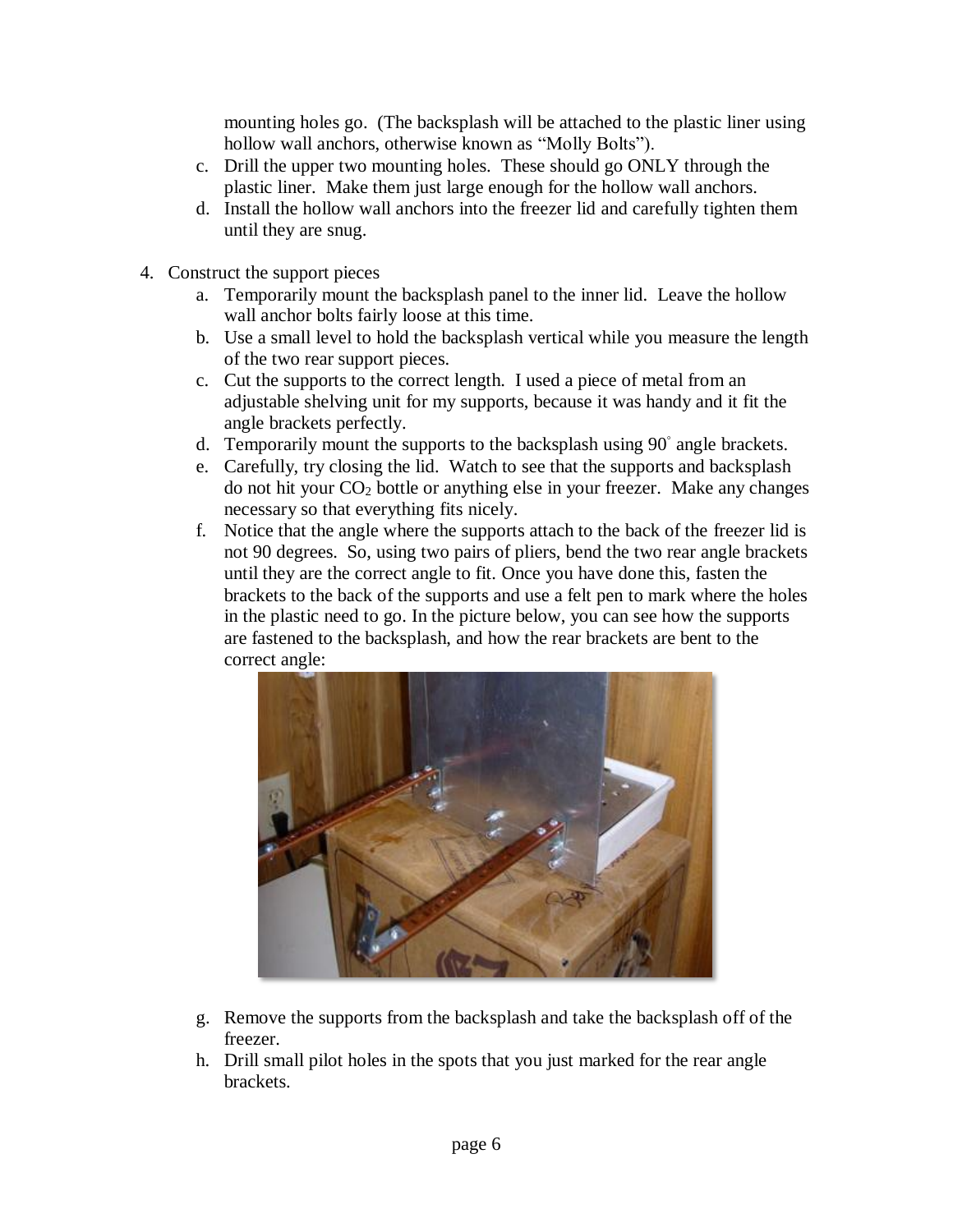## 5. Final assembly

a. Install the three "spacer" bolts with enough washers so that the drip tray will be perpendicular to the backsplash. This is what the spacers will look like from the side, once everything is assembled:



- b. Tighten the angle brackets to the support pieces.
- c. Install the three bolts holding the drip tray to the backsplash. Note that the two outer bolts also fasten to the rear support's angle brackets.
- d. Assemble the faucets to the shanks, and mount them to the backsplash using the hardware and flanges provided by the faucet vendor. Double check that they are tight. Do not put the nipple-assemblies ("tail pieces") on the faucets

at the time. They go on easier at the end.

- e. Use the two hollow wall anchor bolts to hang the backsplash assembly on the inner freezer liner.
- f. Fasten the rear angle brackets to the liner plastic, using two self tapping machine screws.
- g. Now attach the beer hoses to the faucets. (I used about 6'-8' of 3/16" tubing). This is done by pushing the barbs of the nippleassemblies ("tail pieces") onto the beer hoses, and then tightening them to the back of the shanks. Double check to ensure that they are tight and that the beer hoses will not be kinked as the freezer lid closes.